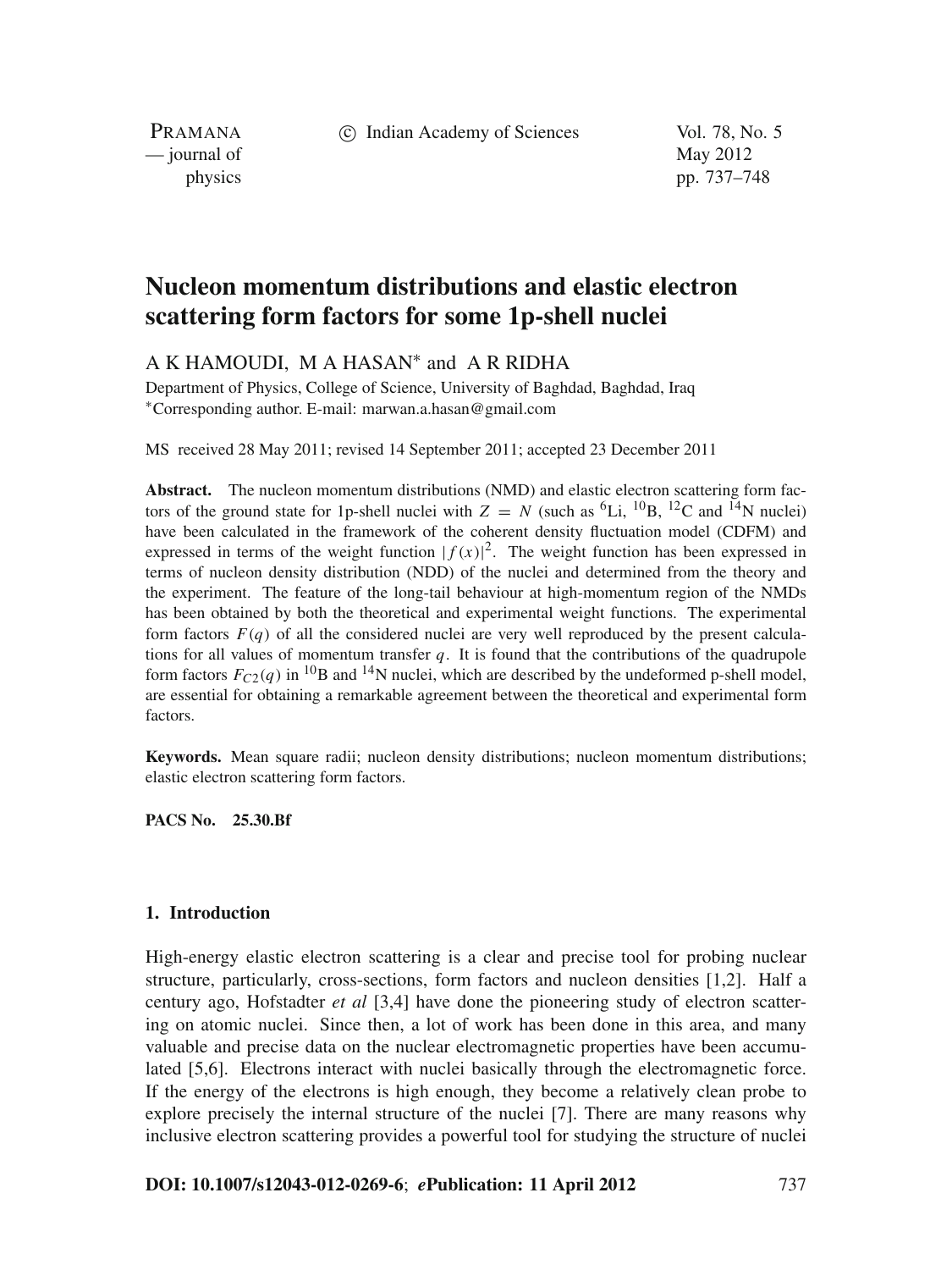and nucleons. First, the interaction is known and second, the interaction is relatively weak, thus one can make measurements without greatly disturbing the structure of the target [8]. Several theoretical methods, such as the plane-wave Born approximation (PWBA), the eikonal approximation and the phase-shift analysis method are used to study elastic electron–nucleus scattering. The PWBA method can give qualitative results and has been used widely because of its simplicity. To include the Coulomb distortion effect, which is neglected in PWBA, the other two methods may be used [9]. For light nuclei where  $Z\alpha \ll 1$  ( $\alpha$  is the fine-structure constant), one can use, to a good approximation, the PWBA to describe the scattering process [10]. In the PWBA, the incident and scattered electron waves are considered as plane waves. The elastic electron scattering form factors from spin zero nuclei can be determined purely by the ground state density distribution, where the form factor is the Fourier transform of the density distribution and vice versa [11]. In the past few years, some theoretical studies of elastic and inelastic electron scattering form factors of 1p-shell nuclei have been performed  $[12–17]$ .

No method is available for directly measuring NMD in nuclei. The quantities that are measured by particle–nucleus and nucleus–nucleus collisions are the cross-sections of different reactions, and these contain information on the NMD of target nucleons. The experimental evidence obtained from inclusive and exclusive electron scattering on nuclei established the existence of long-tail behaviour of NMD at high momentum region  $(k > 2$  fm<sup>-1</sup>) [18–21]. In principle, the mean-field theories cannot correctly describe NMD and form factors  $F(q)$  simultaneously [22] and they exhibit a steepslope behaviour of NMD at high-momentum region. In fact, NMD depends a little on the effective mean-field considered due to its sensitivity to short range and tensor nucleon–nucleon correlations [22,23] which are not included in the mean-field theories.

In coherent density fluctuations model (CDFM), which is exemplified by the work of Antonov *et al* [18,24,25], the local density distribution and NMD are simply related and expressed in terms of experimentally obtainable fluctuation function (weight function)  $|f(x)|^2$ . They [18,24,25] studied the NMD of (<sup>4</sup>He and <sup>16</sup>O), <sup>12</sup>C and (<sup>39</sup>K, <sup>40</sup>Ca and <sup>48</sup>Ca) nuclei using weight functions  $|f(x)|^2$  expressed in terms of, respectively, the experimental NDD of 2PF, the experimental NDD of 3PF and the experimental NDD model-independent Fourier–Bessel analysis or sum of Gaussians [26,27]. It is important to point out that all these calculations obtained in the framework of CDFM proved a high momentum tail in the NMD. Elastic electron scattering from <sup>40</sup>Ca nucleus was also investigated in [18], where the calculated elastic differential cross-sections  $d\sigma/d\Omega$  are in good agreement with the experimental data.

The aim of the present study is to derive an analytical form for the NDD, applicable throughout all p-shell nuclei, based on the single particle harmonic oscillator wave functions and the occupation numbers of the states. The derived form of the NDD is employed to determine the theoretical weight function  $|f(x)|^2$  which is used in the CDFM to study the NMD and elastic  $F(q)$  for some 1p-shell nuclei with  $Z = N$ , such as, <sup>6</sup>Li, <sup>10</sup>B, <sup>12</sup>C and <sup>14</sup>N nuclei. We shall see later that the theoretical  $|f(x)|^2$ , based on the derived form of the NDD, is capable to give information about the NMD and elastic *F*(*q*) as do those of the experimental two-parameter Fermi (2PF), three-parameter Fermi (3PF) and harmonic oscillator (HO) densities [26].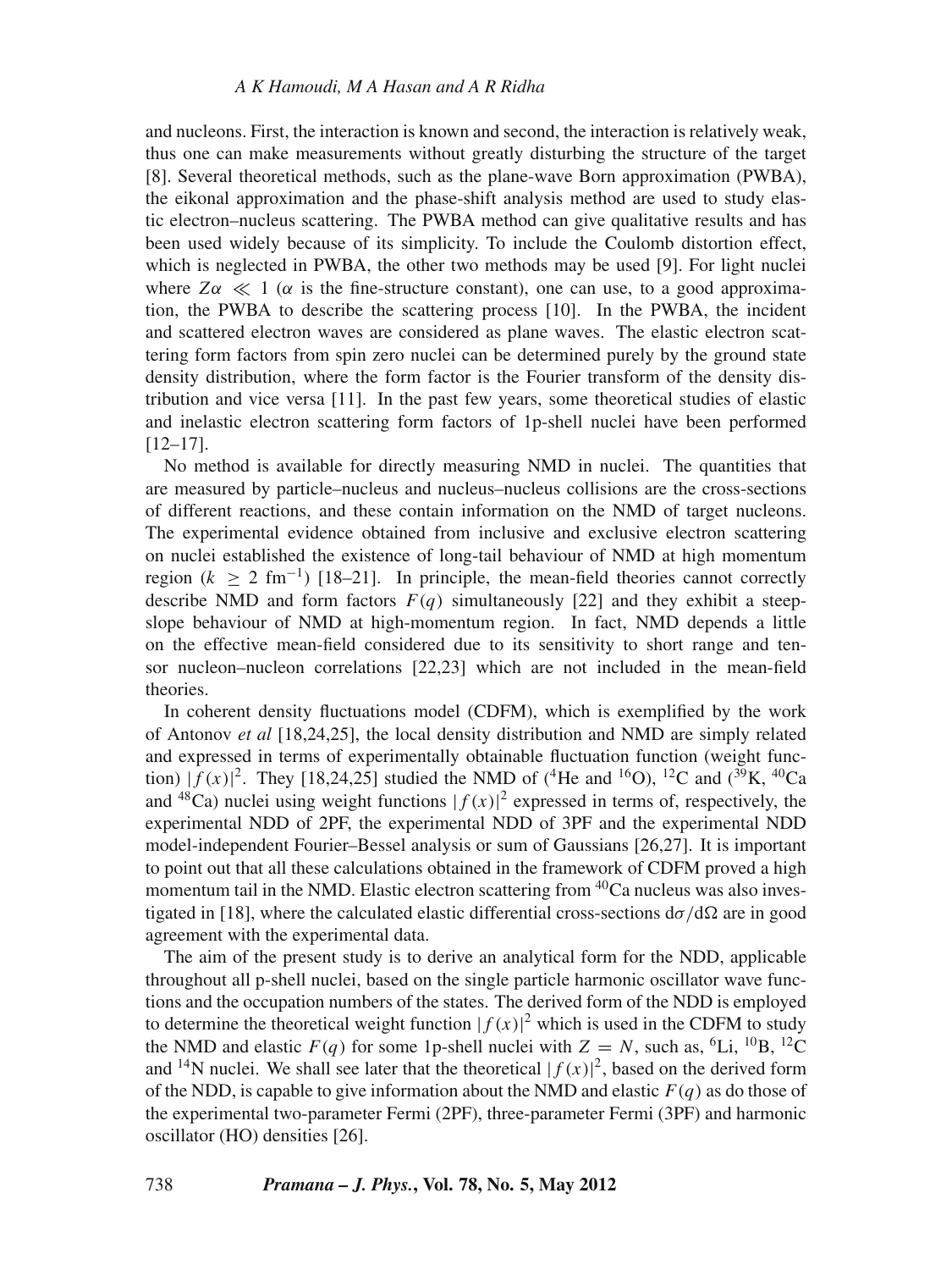#### **2. Theory**

The nucleon density distribution (NDD) of the one-body operator can be written as [28,29]

$$
\rho(r) = \frac{1}{4\pi} \sum_{nl} \eta_{nl} 4(2l+1) |R_{nl}(r)|^2, \tag{1}
$$

where  $\eta_{nl}$  is the nucleon occupation probability of the state  $nl$  ( $\eta_{nl} = 0$  or 1 for closed shell nuclei and  $0 < \eta_{nl} < 1$  for open shell nuclei) and  $R_{nl}(r)$  is the radial part of the single-particle harmonic oscillator wave function. To derive an explicit form for the NDD of 1p-shell nuclei, we assume that there is a core of filled 1s shell and the nucleon occupation numbers in 1p,  $2s_{1/2}$  and  $1f_{7/2}$  orbitals are equal to, respectively,  $(A - 4 - \alpha)$ ,  $\alpha_1$  and  $\alpha_2$ , and not to ( $A - 4$ ), 0 and 0 as in the simple shell model. Using this assumption in eq. (1), an analytical form for the ground state NDD of the 1p-shell nuclei is obtained as

$$
\rho(r) = \frac{2}{\pi^{3/2}b^3} \exp\left(\frac{-r^2}{b^2}\right) \times \left[2 + \frac{3\alpha_1}{4} + \frac{(A - 4 - \alpha - 3\alpha_1)}{3}\left(\frac{r}{b}\right)^2 + \frac{\alpha_1}{3}\left(\frac{r}{b}\right)^4 + \frac{4\alpha_2}{105}\left(\frac{r}{b}\right)^6\right],
$$
 (2)

where *A* is the nuclear mass number, *b* is the size parameter of the harmonic oscillator and  $\alpha$  (4 =  $\alpha_1 + \alpha_2$ ) is the deviation of the nucleon occupation numbers from the predicted value of the simple shell model ( $\alpha = 0$ ). It is important to remark that for  $Z = N$  nuclei (*Z* and *N* are the proton and neutron numbers), the ground state charge density distribution CDD,  $\rho_{ch}(r)$ , is related to the ground state NDD by  $\rho_{ch}(r) = \rho(r)/2$  [31].

The normalization condition of the NDD is given by [18,26]

$$
A = 4\pi \int_0^\infty \rho(r)r^2 dr \tag{3}
$$

and the mean square radius (MSR) of the considered 1p-shell nuclei is given by [18,26]

$$
\langle r^2 \rangle = \frac{4\pi}{A} \int_0^\infty \rho(r) r^4 \, \mathrm{d}r. \tag{4}
$$

The central NDD,  $\rho(r = 0)$ , is obtained from eq. (2) as

$$
\rho(0) = \frac{2}{\pi^{3/2}b^3} \left[ 2 + \frac{3\alpha_1}{4} \right].
$$
\n(5)

Then  $\alpha_1$  is obtained from eq. (5) as

$$
\alpha_1 = \frac{2(\rho_0(0)\pi^{3/2}b^3 - 4)}{3}.\tag{6}
$$

Substituting eq. (2) into eq. (4) and after simplification we get

$$
\langle r^2 \rangle = \frac{b^2}{A} \left[ \frac{5}{2}A - 4 - \alpha_1 + 2\alpha \right].
$$
 (7)

*Pramana – J. Phys.***, Vol. 78, No. 5, May 2012** 739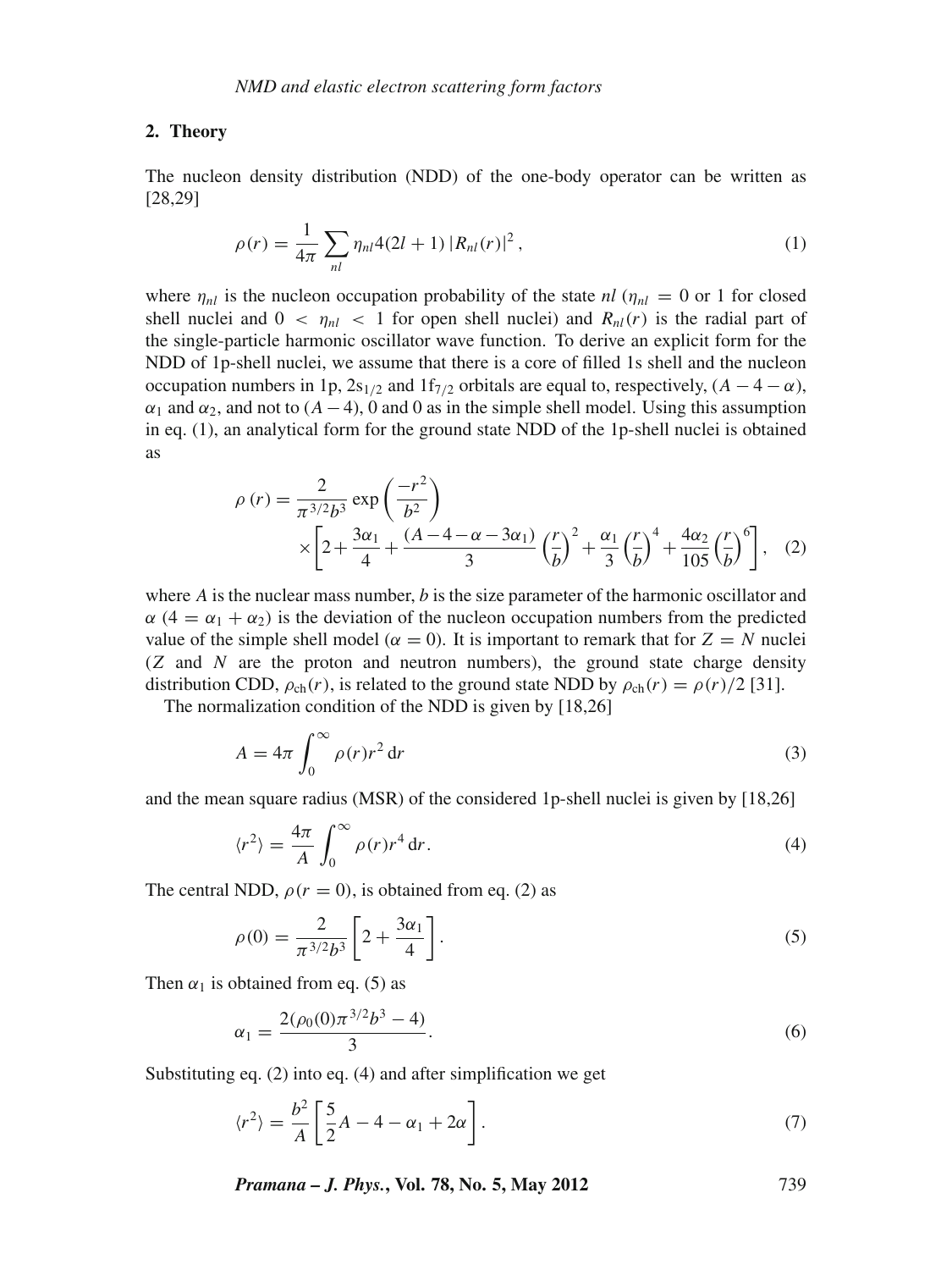The parameter  $\alpha$  is obtained by substituting eq. (6) into eq. (7) as

$$
\alpha = \frac{A}{2b^2} \langle r^2 \rangle + 2 - \frac{5}{4}A + \frac{1}{3} (\rho(0)\pi^{3/2}b^3 - 4). \tag{8}
$$

The parameter  $\alpha_2$  is then obtained using the equation  $\alpha_2 = \alpha - \alpha_1$ . In eqs (6) and (8), the values of  $\rho(0)$  and  $\langle r^2 \rangle$  are taken from the experiments while the parameter *b* is chosen in such a way as to reproduce the experimental root mean square radii of the nuclei.

The nucleon momentum distribution,  $n(k)$ , for the 1p-shell nuclei is studied using two distinct methods. In the first method, it is determined by the shell model using the singleparticle harmonic oscillator wave functions in momentum representation and is given by [30]

$$
n(k) = \frac{2b^3}{\pi^{3/2}} e^{-b^2 k^2} \left[ 2 + \frac{(A-4)}{3} (bk)^2 \right].
$$
 (9)

In the second method, the NMD is determined by the CDFM, where the mixed density is given by [18,24]

$$
\rho(r, r') = \int_0^\infty |f(x)|^2 \rho_x(r, r') \mathrm{d}x \tag{10}
$$

since

$$
\rho_x(r, r') = 3\rho_0(x) \frac{j_1(k_F(x)|\bar{r} - \bar{r}'|)}{k_F(x)|\bar{r} - \bar{r}'|} \theta\left(\bar{x} - \frac{1}{2}|\bar{r} + \bar{r}'|\right)
$$
(11)

is the density matrix for A-nucleons uniformly distributed in the sphere with radius *x* and fixed mean density  $\rho_0(x)$  where

$$
\rho_0(x) = \frac{3A}{4\pi x^3}.
$$
\n(12)

The step function  $\theta$ , in eq. (11), is defined as

$$
\theta(y) = 1, \quad \text{for } y \ge 0
$$
  
= 0, for  $y < 0$  (13)

and the Fermi momentum is defined as

$$
k_{\mathcal{F}}(x) = \left(\frac{3\pi^2}{2}\rho_0(x)\right)^{1/3} \equiv \frac{\eta}{x}, \quad \eta \equiv \left(\frac{9\pi A}{8}\right)^{1/3}.
$$
 (14)

According to the density matrix definition of eq. (10), one-particle density  $\rho(r)$  is given by it's diagonal elements as

$$
\rho(r) = \rho(r, r')\big|_{r=r'} = \int_0^\infty |f(x)|^2 \rho_x(r) \mathrm{d}x. \tag{15}
$$

In eq. (15),  $\rho_x(r)$  and  $|f(x)|^2$  have the forms [18,24]

$$
\rho_x(r) = \rho_0(x)\theta(x-r),\tag{16}
$$

$$
|f(x)|^2 = \frac{-1}{\rho_0(x)} \left. \frac{d\rho(r)}{dr} \right|_{r=x}.
$$
 (17)

740 *Pramana – J. Phys.***, Vol. 78, No. 5, May 2012**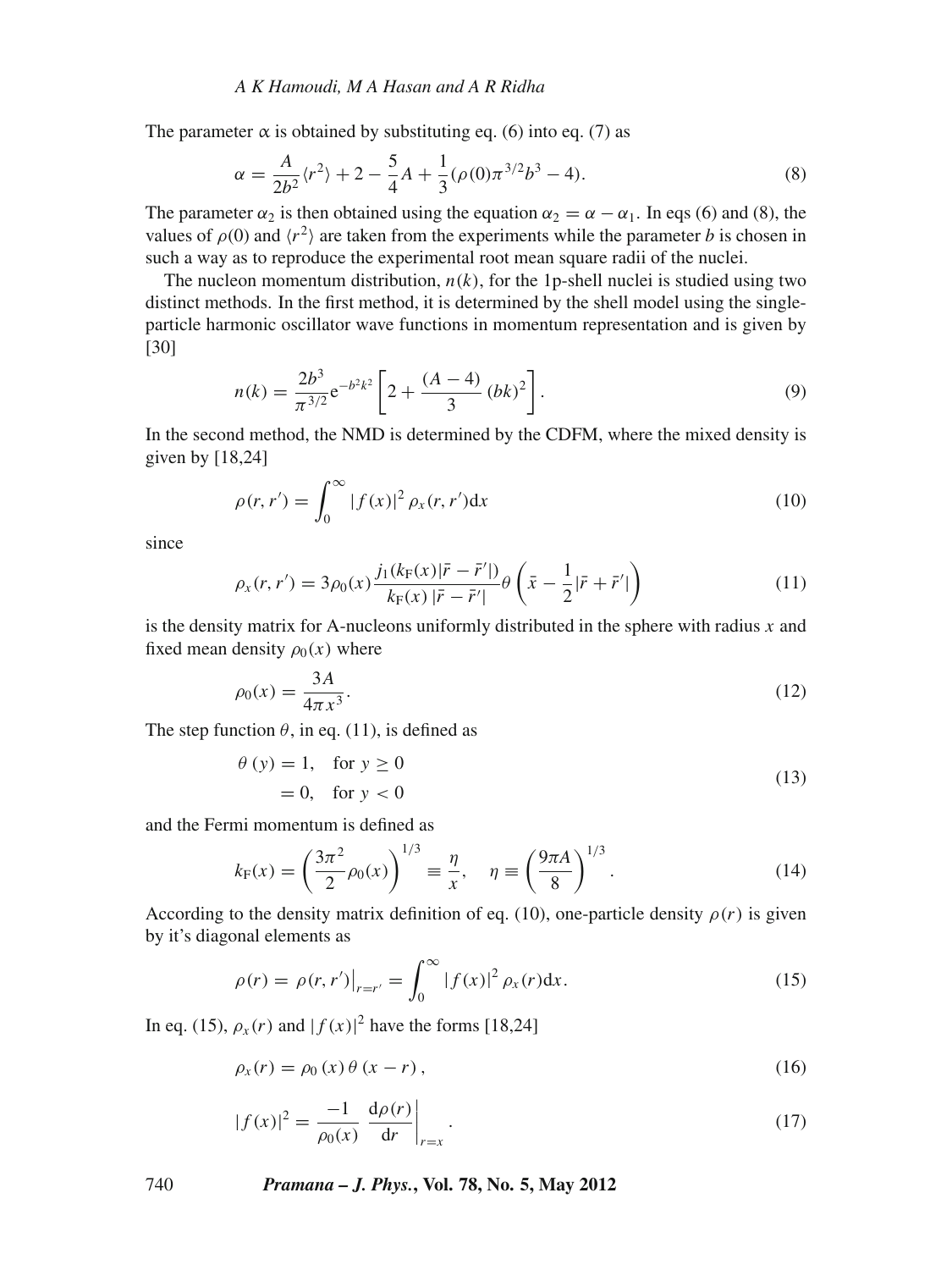It is important to point out that the weight function  $|f(x)|^2$  of eq. (17), determined in terms of the ground state NDD, satisfies the normalization condition

$$
\int_0^\infty |f(x)|^2 \, \mathrm{d}x = 1\tag{18}
$$

and holds only for monotonically decreasing NDD, i.e.  $(d\rho(r)/dr) < 0$  [18,24].

On the basis of eq. (15), the NMD is expressed as [18,24]

$$
n(k) = \int_0^\infty |f(x)|^2 n_x(k) \, \mathrm{d}x,\tag{19}
$$

where

$$
n_x(k) = \frac{4}{3}\pi x^3 \theta(k_F(x) - |\vec{k}|)
$$
\n(20)

is the Fermi-momentum distribution of a system with density  $\rho_0(x)$ . By means of eqs (17), (19) and (20), an explicit form for the NMD is expressed in terms of  $\rho(r)$  as

$$
n_{\text{CDFM}}(k; [\rho]) = \left(\frac{4\pi}{3}\right)^2 \frac{4}{A} \left[ 6 \int_0^{\eta/k} \rho(x) x^5 dx - \left(\frac{\eta}{k}\right)^6 \rho\left(\frac{\eta}{k}\right) \right]. \tag{21}
$$

The normalization condition of eqs (9) and (21) is given by [24]

$$
\int n_{\text{CDFM}}(k)\frac{d^3k}{(2\pi)^3} = A.
$$
\n(22)

The elastic monopole form factors  $F_{C0}(q)$  of the target nucleus is also expressed in the CDFM as [18,24]

$$
F_{C0}(q) = \frac{1}{A} \int_0^\infty |f(x)|^2 F(q, x) dx,
$$
\n(23)

where the form factor of uniform nucleon density distribution is given by [24]

$$
F(q,x) = \frac{3A}{(qx)^2} \left[ \frac{\sin(qx)}{(qx)} - \cos(qx) \right].
$$
 (24)

Inclusion of the corrections of the nucleon finite size  $f_{fs}(q)$  and the centre of mass corrections  $f_{cm}(q)$  in the calculations requires multiplying the form factor of eq. (23) by these corrections. Here,  $f_{fs}(q)$  is considered as free nucleon form factor which is assumed to be the same for protons and neutrons. This correction takes the form [31]

$$
f_{\rm fs}(q) = e^{\left(\frac{-0.43q^2}{4}\right)}.
$$
 (25)

The correction  $f_{\text{cm}}(q)$  removes the spurious state arising from the motion of the centre of mass when shell model wave function is used and is given by [31]

$$
f_{\rm cm}(q) = e^{\left(\frac{b^2 q^2}{4A}\right)}.
$$
\n(26)

It is important to point out that all physical quantities studied in the framework of the CDFM such as the NMD and form factors are expressed in terms of the weight function

*Pramana – J. Phys.***, Vol. 78, No. 5, May 2012** 741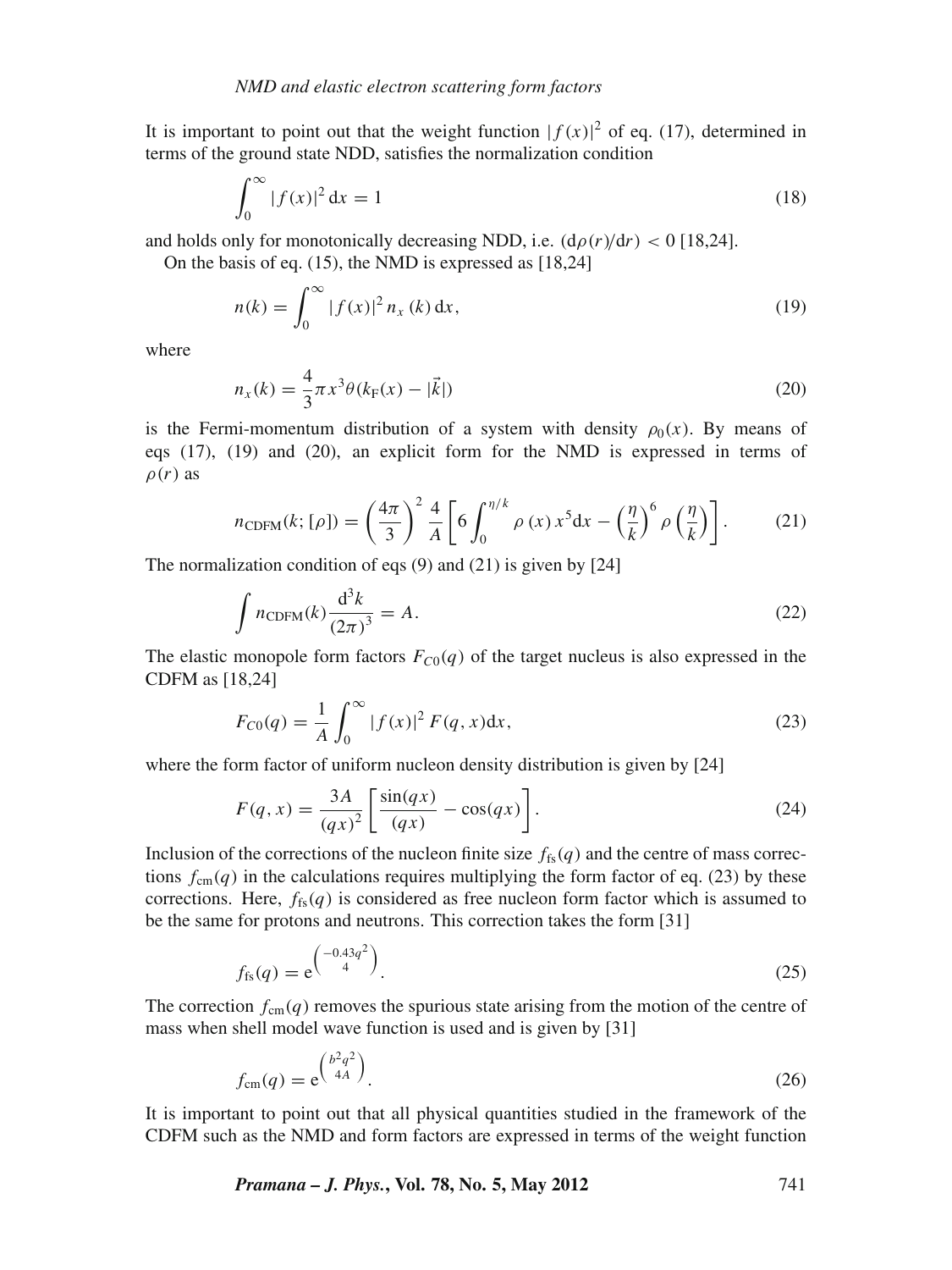#### *A K Hamoudi, M A Hasan and A R Ridha*

 $|f(x)|^2$ . In refs [18,24], the weight function was obtained from the two-parameter Fermi NDD,  $\rho_{\text{PE}}(r)$ , extracted by analysing elastic electron–nuclei scattering experiments. In the present study, the weight function  $|f(x)|^2$  is obtained from theoretical consideration, using the derived NDD of eq.  $(2)$  in eq.  $(17)$ , and is given by

$$
|f(x)|^2 = \frac{8\pi x^4}{3Ab^2} \rho(x) - \frac{16x^4 e^{-x^2/b^2}}{3A\sqrt{\pi}b^5}
$$

$$
\times \left[ \frac{(A - 4 - \alpha - 3\alpha_1)}{3} + \frac{2\alpha_1}{3} \left(\frac{x}{b}\right)^2 + \frac{4(\alpha - \alpha_1)}{35} \left(\frac{x}{b}\right)^4 \right]. (27)
$$

In this study, the quadrupole form factors, which are important in  $^{10}B$  and  $^{14}N$  nuclei, are described by the undeformed p-shell model as [32]

$$
F_{C2}(q) = \frac{\langle r^2 \rangle}{Q} \left(\frac{4}{5P_J}\right)^{1/2} \int j_2(qr) \rho_{2\text{ch}}(r) r^2 \text{d}r,
$$
 (28)

where  $j_2(qr)$  is the spherical Bessel functions, O is the quadrupole moment which is considered as a free parameter to fit the theoretical form factors with the experimental data,  $\rho_{2ch}(r)$  is the quadrupole charge density distributions. According to the undeformed p-shell model, we assume that the dependence of the quadrupole charge density distributions  $\rho_{2ch}(r)$  is the same as that of the ground state charge density distributions  $\rho_{ch}(r)$  and *P<sub>J</sub>* is a quadrupole projection factor given by  $P_J = J(2J - 1)/(J + 1)(2J + 3)$ , where *J* is the ground state angular momentum ( $J = 3$  and 1 for <sup>10</sup>B and <sup>14</sup>N, respectively).

### **3. Results and discussion**

The nucleon momentum distribution and elastic electron scattering form factors for some 1p-shell nuclei are carried out using the CDFM. The distribution of eq. (21) is calculated by means of the NDD obtained firstly from theoretical consideration as in eq. (2) and secondly from experiments, such as, 2PF, 3PF and HO [26]. The harmonic oscillator size parameters *b* are chosen in such a way as to reproduce the experimental root mean square radii (rms) of the nuclei. The parameters  $\alpha_1$  and  $\alpha$  are determined by eqs (6) and (8), respectively. Then the parameter  $\alpha_2$  is determined using the equation  $\alpha_2 = \alpha - \alpha_1$ . In table 1, we present the values of the parameters  $b$ ,  $\alpha$ ,  $\alpha_1$ ,  $\alpha_2$  and  $Q$  together with the experimental values of *c*, *a*, *z*, *t*,  $\rho_{exp}(0)$  and  $\langle r^2 \rangle_{exp}^{12}$  employed in the present calculations for  ${}^{6}$ Li,  ${}^{10}$ B,  ${}^{12}$ C and  ${}^{14}$ N nuclei.

The dependence of the NDD (in fm<sup>-3</sup>) on *r* (in fm) for <sup>6</sup>Li, <sup>10</sup>B, <sup>12</sup>C and <sup>14</sup>N nuclei are displayed in figure 1. The long-dashed and solid curves represent the calculated NDD, using eq. (2), with  $\alpha = \alpha_1 = \alpha_2 = 0$  and  $\alpha \neq \alpha_1 \neq \alpha_2 \neq 0$ , respectively. These distributions are compared with those of the experimental data [26], denoted by the dotted symbols. It is clear that the long-dashed distributions are in poor agreement with the experimental data, especially for small  $r$ . Considering the higher orbitals  $2s_{1/2}$  and 1f<sub>7/2</sub> due to introducing the parameters  $\alpha_1$  and  $\alpha_2$  into the calculations leads to a good agreement with the experimental data as shown by the solid curves.

The dependence of  $n(k)$  (in fm<sup>3</sup>) on  $k$  (in fm<sup>-1</sup>) for <sup>6</sup>Li, <sup>10</sup>B, <sup>12</sup>C and <sup>14</sup>N nuclei are shown in figure 2. The dash–dotted curves represent the calculated NMD of eq. (9)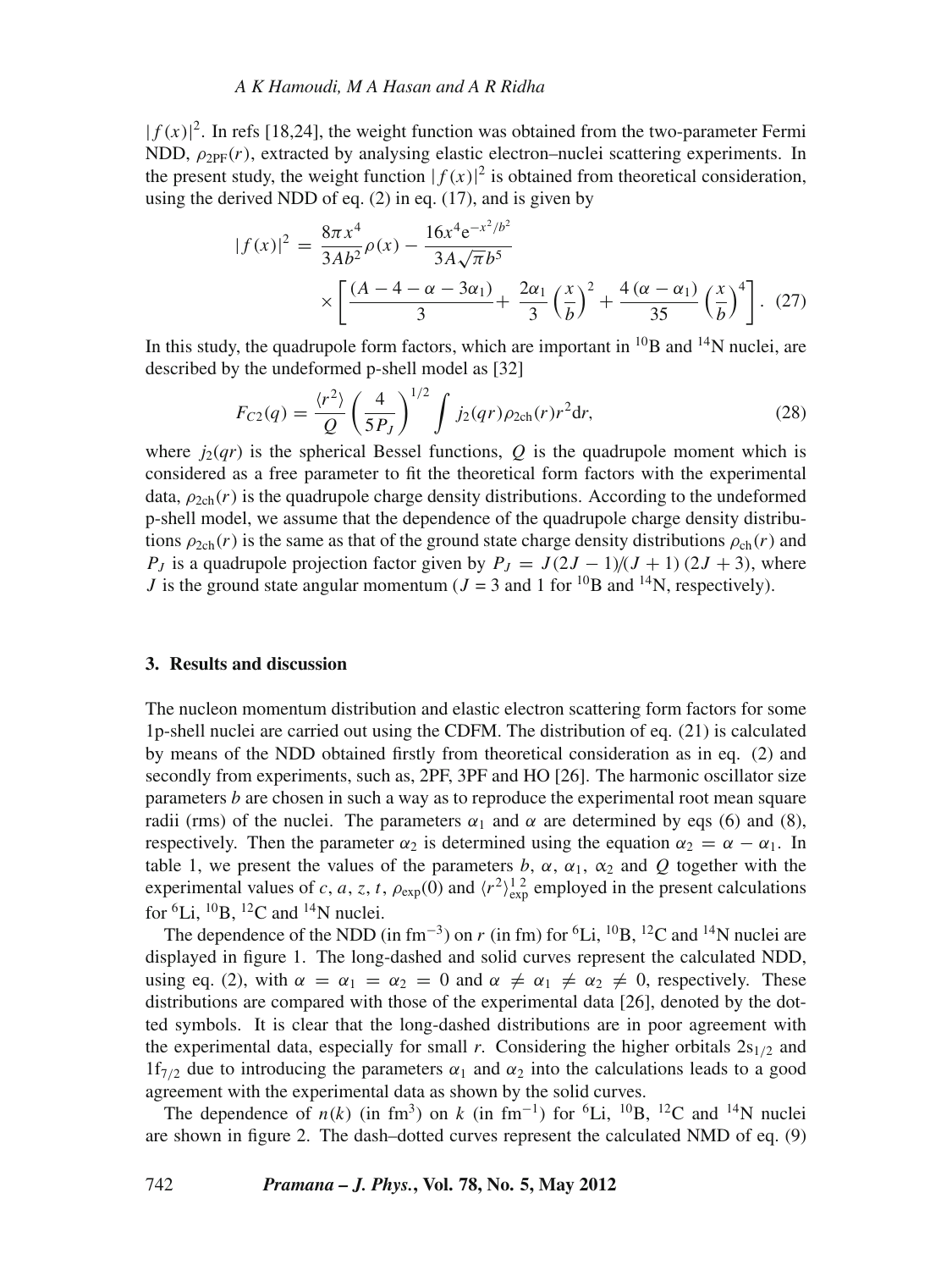|                |              |                                       | Table 1. Parameters of the NDD of 1p-shell nuclei<br>Parameters of the experimental NDD [26] |         |                                                                                                                                                                             |       |                  |           |                       |       |          |
|----------------|--------------|---------------------------------------|----------------------------------------------------------------------------------------------|---------|-----------------------------------------------------------------------------------------------------------------------------------------------------------------------------|-------|------------------|-----------|-----------------------|-------|----------|
| Nucleus        |              | Model $c$ or $a$ (fm) $z$ or $t$ (fm) |                                                                                              |         | $\rho_{\rm exp}(0)$ (fm <sup>-3</sup> ) [26] $\langle r^2 \rangle_{\rm exp}^{1/2}$ (fm) [26] $b$ (fm)                                                                       |       |                  | $\alpha$  | $\alpha_1$ $\alpha_2$ |       | $\circ$  |
|                | 2PF          | 1.447                                 | 0.61                                                                                         |         | 0.154                                                                                                                                                                       | 2.5   | $\overline{1}$ . | $1.059$ . | 0.143                 | 0.916 |          |
|                | $_{\rm H O}$ | 1.63                                  | 0.837                                                                                        |         | 0.1831                                                                                                                                                                      | 2.442 | 1.63             | 0.861     | 0.278                 | 0.583 | $^{1.6}$ |
| 12C            | 2PF          | $2.24$<br>$2.57$                      | $0.5\,$                                                                                      |         | 0.1688                                                                                                                                                                      | 2.476 | 1.65             | 0.585     | 0.149                 | 0.435 |          |
| $\overline{M}$ | 3PF          |                                       | 0.515                                                                                        | $-0.19$ | 0.1792                                                                                                                                                                      | 2.55  | 1.68             | 0.871     | 0.489                 | 0.382 | 18.8     |
| used           |              |                                       |                                                                                              |         | The values are given for the parameters c and z if the 2PF or 3PF model is used, for the parameters a and t if the HO model is used and the parameter w if the 3PF model is |       |                  |           |                       |       |          |

*Pramana – J. Phys.***, Vol. 78, No. 5, May 2012** 743

Table 1. Parameters of the NDD of 1p-shell nuclei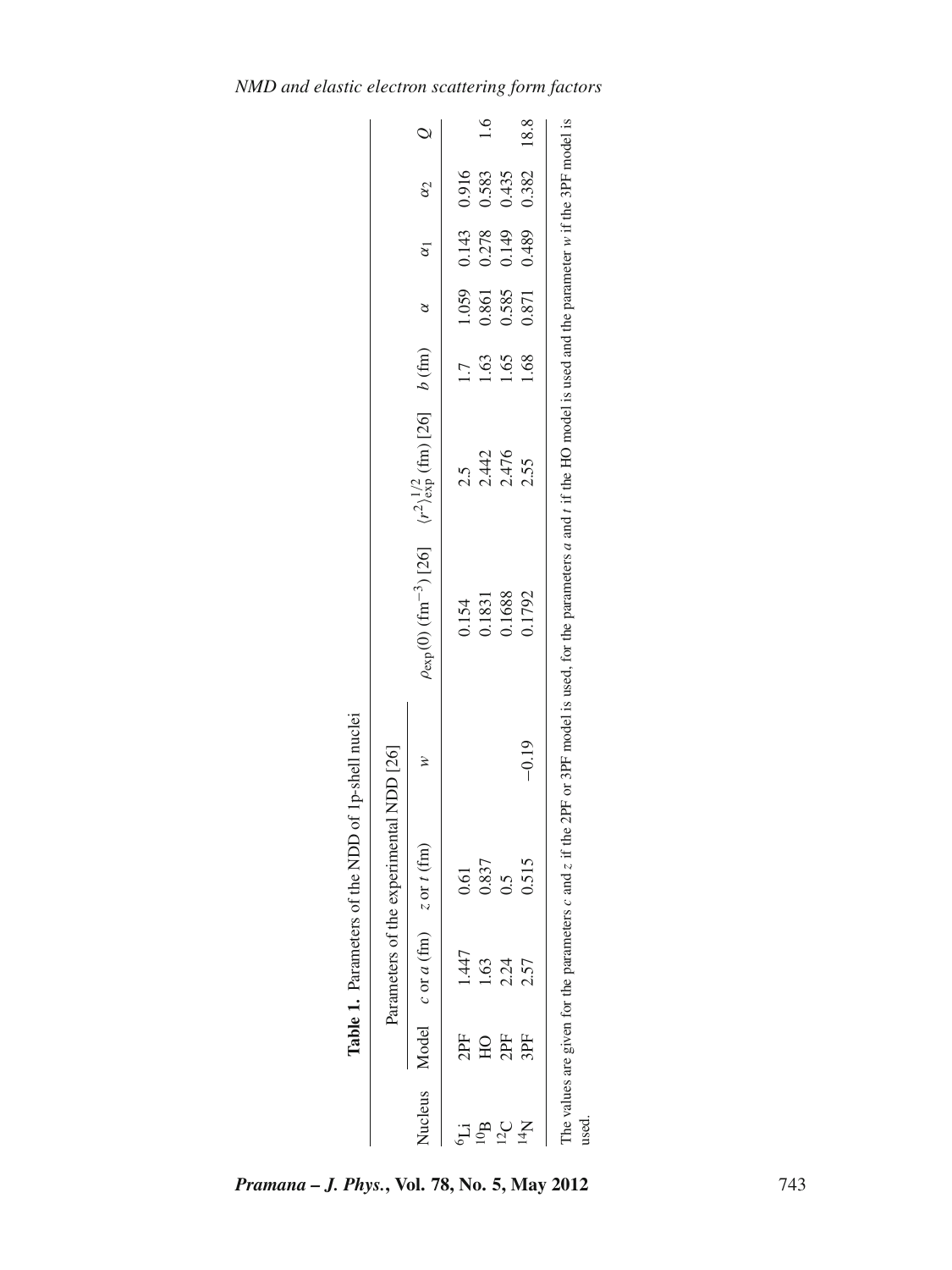

**Figure 1.** Dependence of NDD on *r* for <sup>6</sup>Li, <sup>10</sup>B, <sup>12</sup>C and <sup>14</sup>N nuclei. The longdashed and solid curves are the calculated NDD of eq. (2) when  $\alpha = \alpha_1 = \alpha_2 = 0$ and  $\alpha \neq \alpha_1 \neq \alpha_2 \neq 0$ , respectively. The dotted symbols are the experimental data of ref. [26].

obtained by the shell model calculation using the single-particle harmonic oscillator wave functions in momentum representation. The dotted symbols and solid curves are the NMD obtained by the CDFM of eq. (21) using the experimental and theoretical NDD, respectively. It is obvious that the behaviour of the distributions obtained by the shell model calculations are in contrast with the distributions reproduced by the CDFM. The main feature of the distributions represented by the dash–dotted curve is the steep slope behaviour when *k* increases. This behaviour is in disagreement with other studies [18,21– 23] and it is attributed to the fact that the ground state shell model wave function given in terms of a Slater determinant does not take into account the important effect of the short-range dynamical correlation functions. Hence, the short-range repulsive features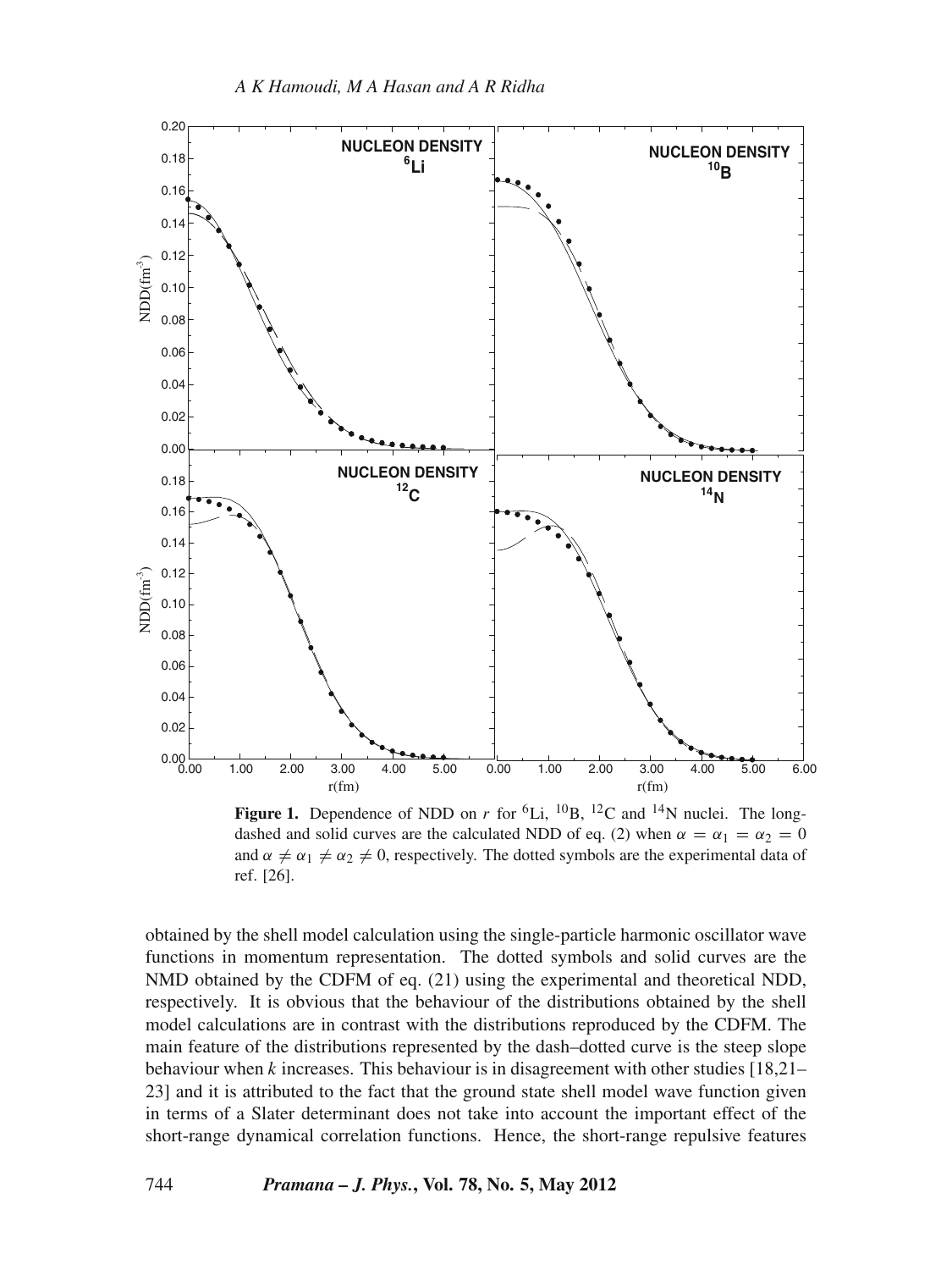

**Figure 2.** Dependence of NMD on *k* for <sup>6</sup>Li, <sup>10</sup>B, <sup>12</sup>C and <sup>14</sup>N nuclei. The solid curves and dotted symbols are the calculated NMD obtained in terms of the CDFM of eq. (21) using the theoretical NDD of eq. (2) and the experimental data [26], respectively. The dash–dotted curves are the calculated NMD of eq. (9) obtained by the shell model calculations using the single-particle harmonic oscillator wave functions in momentum representation.

of the nucleon–nucleon forces are responsible for the high-momentum behaviour of the NMD [21,22]. It is seen that the general structure of the dotted and solid distributions at the region of high-momentum components is almost the same for  ${}^{6}Li$ ,  ${}^{10}B$ ,  ${}^{12}C$  and <sup>14</sup>N nuclei, where these distributions have the feature of long-tail behaviour at momentum region  $k \ge 2$  fm<sup>-1</sup>. The feature of the long-tail behaviour obtained by the CDFM is related to the existence of high densities  $\rho_x(r)$  in the decomposition of eq. (15), though their weight functions  $|f(x)|^2$  are small.

*Pramana – J. Phys.***, Vol. 78, No. 5, May 2012** 745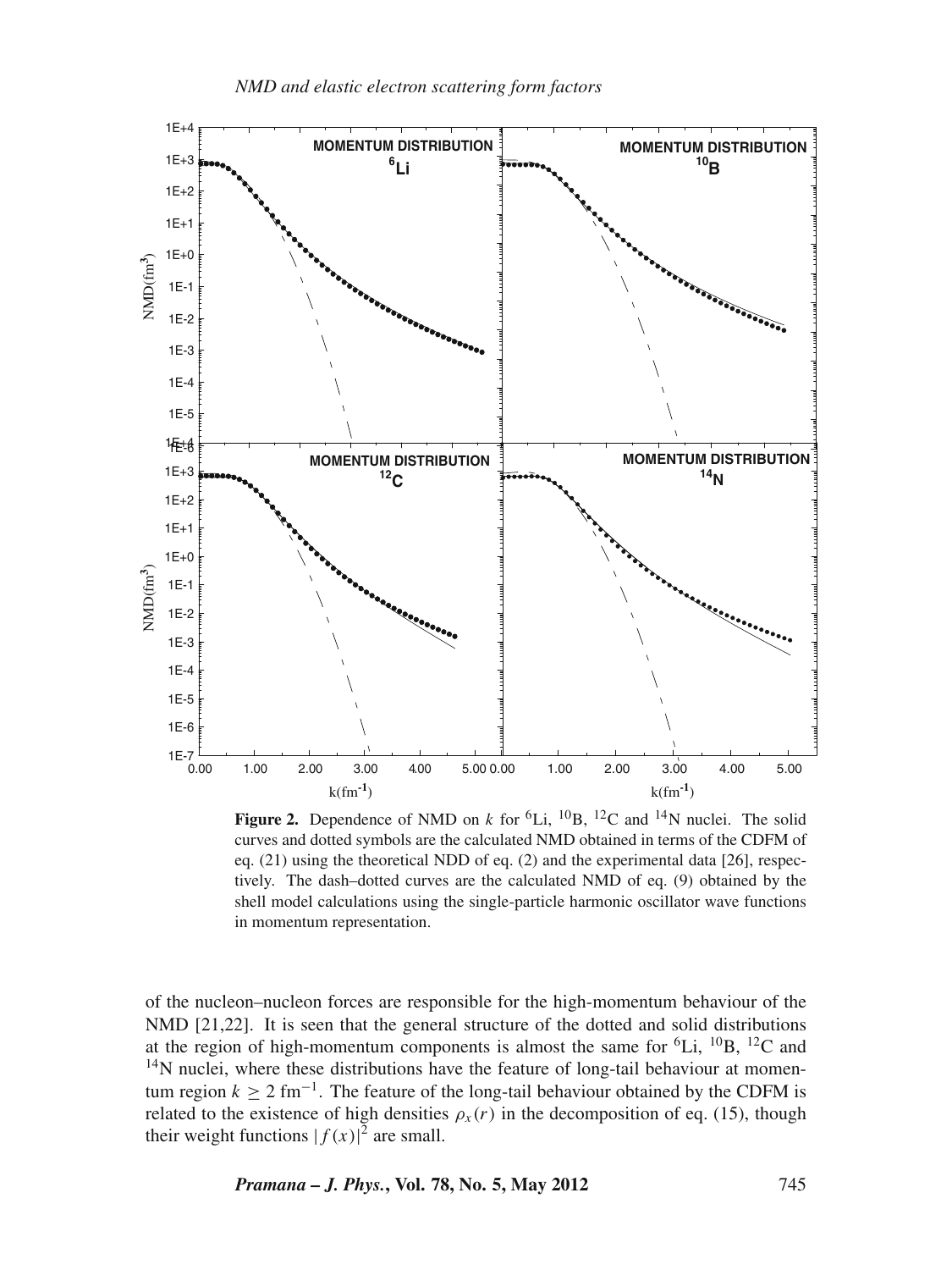The dependence of  $F(q)$  on *q* (in fm<sup>-1</sup>) for <sup>6</sup>Li and <sup>12</sup>C nuclei is shown in figure 3. The solid curves are the calculated  $F(q)$ s obtained by the framework of CDFM using the theoretical weight function of eq. (27). The symbols, in this figure, represent the experimental data. In  ${}^{6}$ Li nucleus, the calculated form factors are in very good agreement with the experimental data of ref. [10] (open circles) and ref. [33] (triangles) throughout all values of momentum transfer  $q$ . In the <sup>12</sup>C nucleus, the calculated form factors agree quite well with those of experimental data of ref. [34] (open circles), ref. [35] (rhombs) and ref. [36] (triangles) up to momentum transfer  $q \approx 1.85$  fm<sup>-1</sup> and underestimate these data when  $q > 1.85$  fm<sup>-1</sup>. It is evident from this figure that the calculated results of <sup>12</sup>C predicate the location of the observed first diffraction minimum very well.

The dependence of  $F(q)$  on  $q$  (in fm<sup>-1</sup>) for <sup>10</sup>B and <sup>14</sup>N nuclei is shown in figure 4. The dashed and dash–dotted curves represent the contributions of the monopole form factors  $F_{C0}(q)$  and quadrupole form factors  $F_{C2}(q)$ , respectively, while the solid curves represent the total contribution  $F(q)$ , which is the sum of  $F_{C0}(q)$  and  $F_{C2}(q)$ . Here, the experimental data are represented by the symbols. In <sup>10</sup>B nucleus, the calculated  $F_{C0}(q)$ is not able to give a satisfactory description of the experimental data of ref. [37] (open circles) and ref. [32] (triangles) for the region of momentum transfer  $q > 1.4$ , but once the contribution of  $F_{C2}(q)$  is added to  $F_{C0}(q)$ , the obtained  $F(q)$  will be in excellent agreement with the experimental data as shown by the solid curve. In  $^{14}N$  nucleus, the experimental data of ref. [38] (open circles) are very well described by the calculated *F<sub>C0</sub>(q)* up to momentum transfer  $q \approx 1.6$  fm<sup>-1</sup>, whereas for  $q > 1.6$  fm<sup>-1</sup> the calculated  $F_{C0}(q)$  underestimate these experimental data. It is very clear that the contribution of  $F_{C2}(q)$  gives a strong modification to  $F_{C0}(q)$  and bring the calculated values very close



**Figure 3.** Dependence of the form factors on *q* for <sup>6</sup>Li and <sup>12</sup>C nuclei. The solid curves are the form factors calculated using eq.  $(23)$ . The experimental data for <sup>6</sup>Li are taken from ref. [10] (open circles) and ref. [33] (triangles) while the experimental data for  ${}^{12}C$  are taken from ref. [34] (open circles), ref. [35] (rhombs) and ref. [36] (triangles).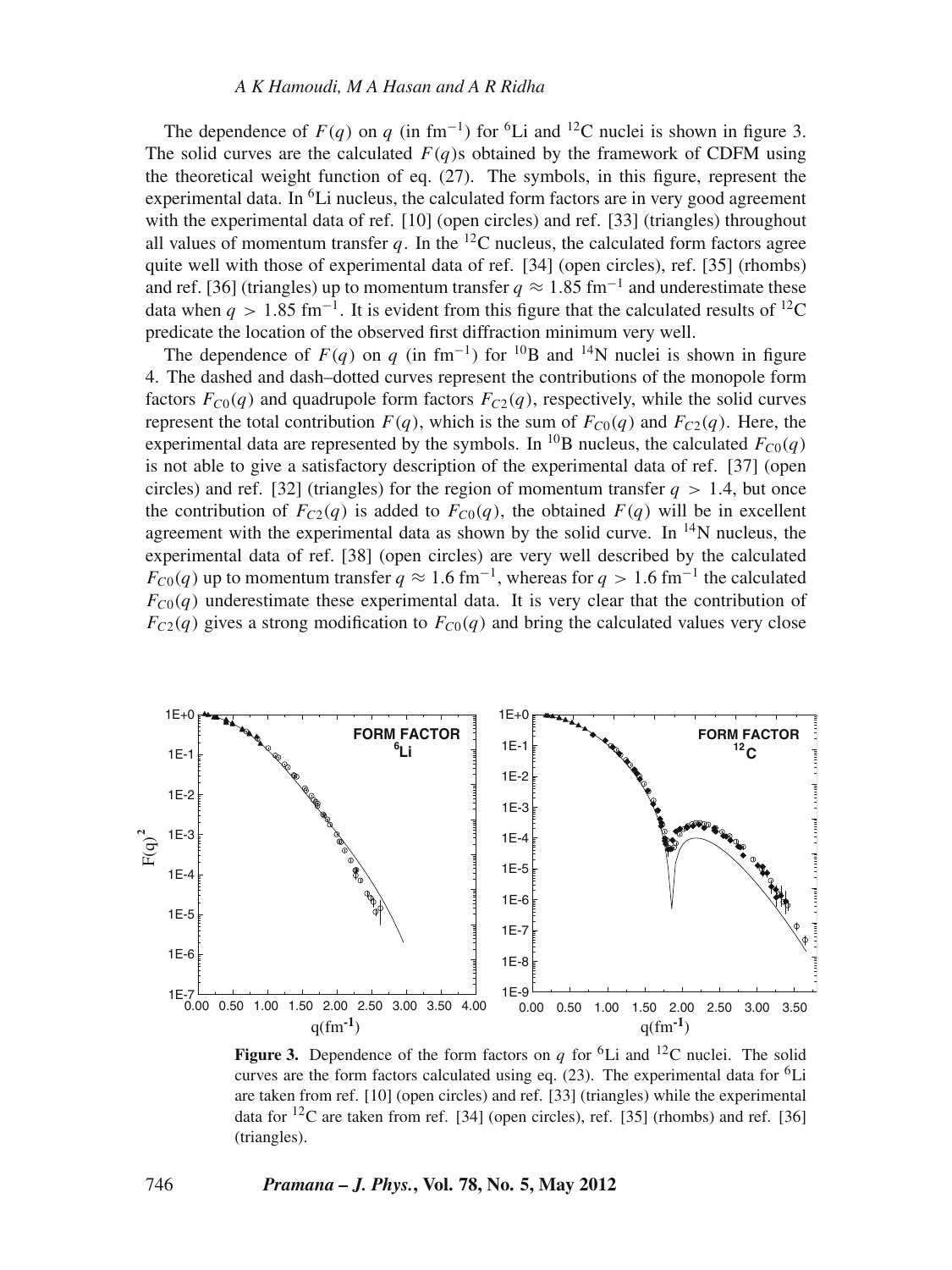

**Figure 4.** Dependence of the form factors on *q* for <sup>10</sup>B and <sup>14</sup>N nuclei. The dashed and dash–dotted curves represent the contribution of the monopole form factors  $|F_{C0}(q)|^2$  and the quadrupole form factors  $|F_{C2}(q)|^2$ , respectively. The solid curves represent the form factors of both contributions. The experimental data for  $^{10}$ B are taken from ref. [37] (open circles) and ref. [32] (triangles) while the experimental data for  $^{14}$ N are taken from ref. [38] (open circles).

to the experimental data. Besides, the location of the first diffraction minimum is located in the correct place when the contribution of  $F_{C2}(q)$  is included in the calculations.

## **4. Summary and conclusions**

The NMD and elastic electron scattering form factors calculated using CDFM are expressed in terms of the weight function  $|f(x)|^2$ . The weight function, which is related to the local density  $\rho(r)$ , is obtained from the theory and the experiment. The feature of the long-tail behaviour of the NMD is reproduced by both the theoretical and experimental weight functions and is related to the existence of high densities  $\rho_x(r)$  in the decomposition of eq. (15), though their weight functions are small. The experimental form factors for elastic electron scattering from  ${}^{6}$ Li and  ${}^{12}$ C nuclei are well reproduced by the monopole form factors. It is found that the contribution of the quadrupole form factors in  ${}^{10}$ B and  ${}^{14}$ N nuclei, which are described by the undeformed p-shell model, are essential to obtain a remarkable agreement between the theoretical and experimental form factors. It is concluded that the derived form of NDD of eq. (2) employed in the determination of theoretical weight function of eq. (27) is capable to reproduce information about the NMD and elastic form factors as do those of the experimental data.

#### **References**

[1] T W Donnelly and I Sick, *Re*v*. Mod. Phys.* **56**, 461 (1984)